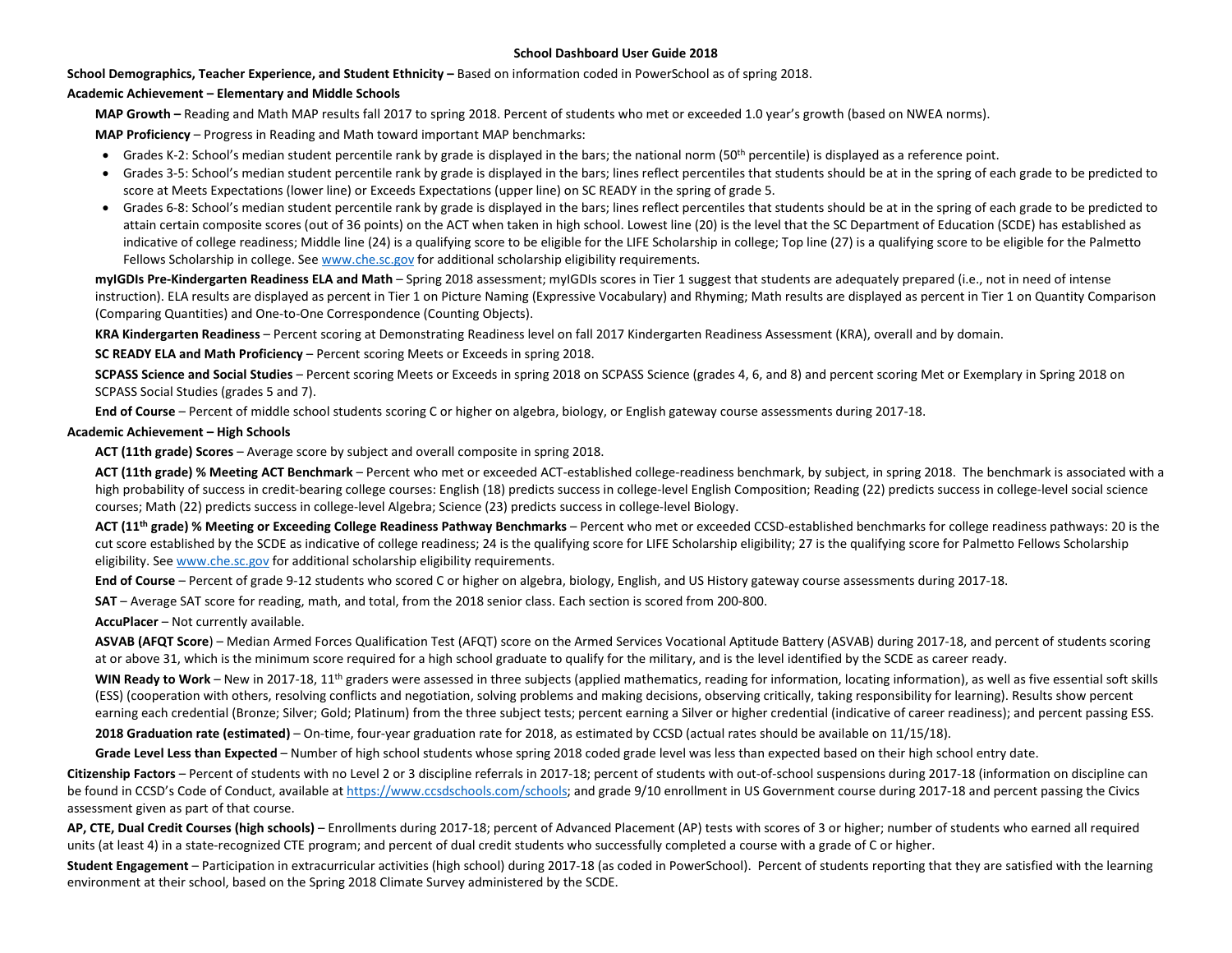# **Midland Park Primary**